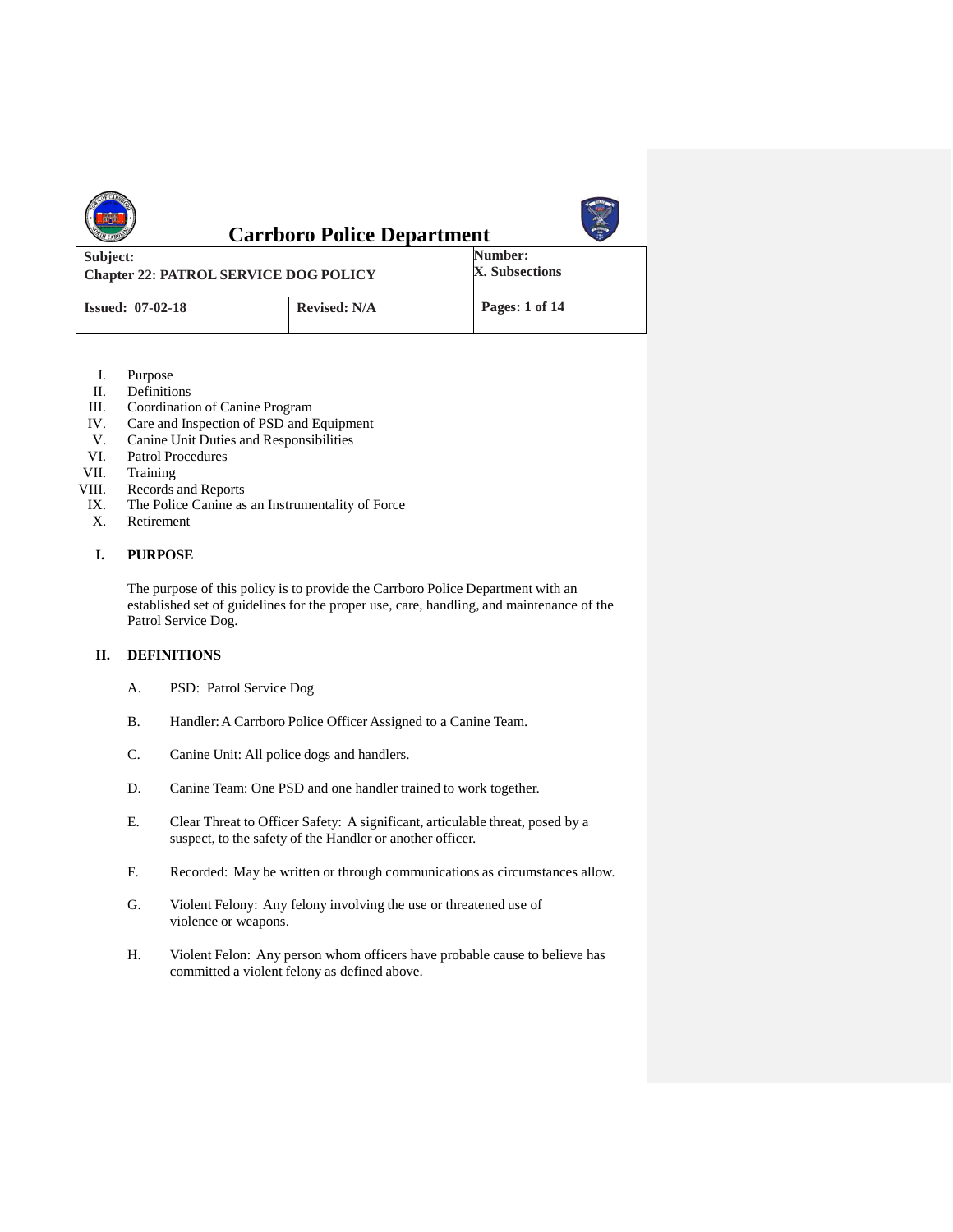|                                                          | <b>Carrboro Police Department</b> |                           |
|----------------------------------------------------------|-----------------------------------|---------------------------|
| Subject:<br><b>Chapter 22: PATROL SERVICE DOG POLICY</b> |                                   | Number:<br>X. Subsections |
| <b>Issued: 07-02-18</b>                                  | <b>Revised: N/A</b>               | Pages: 2 of 14            |

#### **III. COORDINATION OF CANINE PROGRAM**

The Canine Program shall be coordinated by a Police Department Captain (the "Coordinator"). Areas of direct responsibility shall include the scheduling and supervision of in-service training, handler selection, the management of the canine program, and review and oversight of all canine uses of force.

#### **IV. CARE AND INSPECTION OF PSD AND EQUIPMENT**

- A. Patrol Service Dog
	- 1. In the event of injury or illness, the handler shall ensure that the PSD receives proper and prompt medical attention. This medical care shall be provided by a veterinarian with whom the Department shall contract. Contracting for these veterinary services shall be the responsibility of the Coordinator. In the event of an emergency requiring immediate veterinary attention, the handler may utilize any available animal hospital or veterinarian.
	- 2. Medical examinations shall be conducted as needed or under the general medical maintenance schedule recommended by the Department's veterinarian.
	- 3. The Coordinator shall immediately be advised by the handler of any injuries or illnesses the PSD incurs.
- B. Canine Vehicle
	- 1. The canine handler is responsible for the cleanliness and maintenance of his assigned canine vehicle.
	- 2. A first aid kit for the PSD shall be kept in the vehicle at all times.
	- 3. The Coordinator shall conduct inspections of the vehicle at his discretion.
	- 4. If an assigned canine vehicle is taken out of service, the PSD shall be transported in an available patrol vehicle with the canine placed in a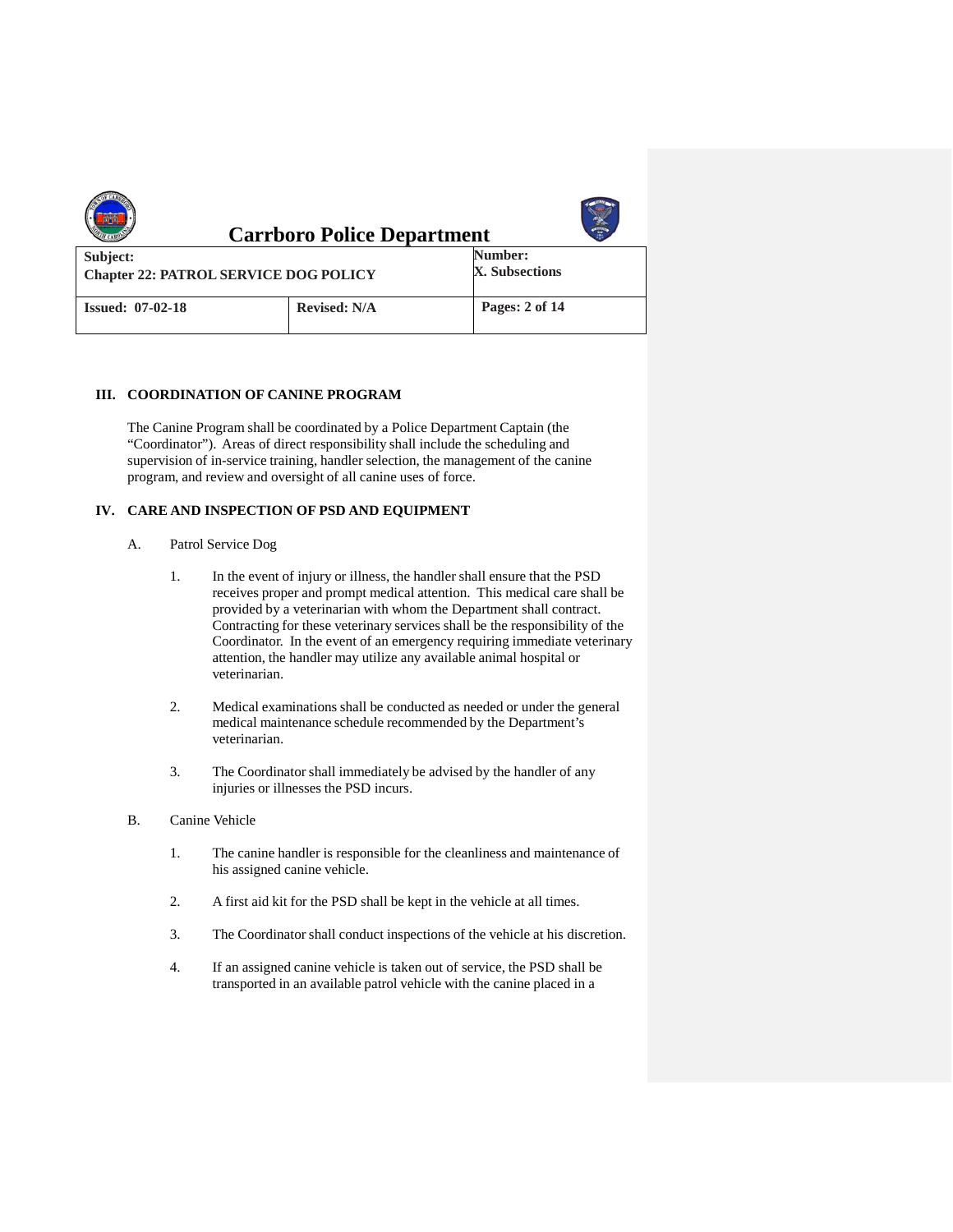|                                                          | <b>Carrboro Police Department</b> |                           |
|----------------------------------------------------------|-----------------------------------|---------------------------|
| Subject:<br><b>Chapter 22: PATROL SERVICE DOG POLICY</b> |                                   | Number:<br>X. Subsections |
| <b>Issued: 07-02-18</b>                                  | <b>Revised: N/A</b>               | Pages: 3 of 14            |

portable kennel. A second option shall be the sharing of the other available canine vehicles.

| r | Home Kennel |  |
|---|-------------|--|
|   |             |  |

- 1. The PSD shall be housed at the handler's residence to ensure proper care and supervision. As a condition of being assigned as a handler, each handler must agree to house his canine at his residence.
- 2. The PSD shall be housed in an appropriate kennel.
- 3. The handler shall ensure that the kennel is maintained in a clean, habitable condition.
- 4. The premises and kennel of the officers who serve as handlers are subject to unannounced and periodic inspections to ensure the dog is healthy and properly fed, kenneled, and exercised. Inspections may be conducted at the discretion of the Coordinator.

#### **V. CANINE UNIT DUTIES AND RESPONSIBILITIES**

- A. Tracking Operations of Lost Persons and Suspects
	- 1. Canine Teams may be called upon to search for lost persons and suspects.
	- 2. On-scene personnel shall interview witnesses to determine the last known location and possible destinations of the lost persons or suspects.
	- 3. On-scene personnel shall keep the area of the last known sighting clear of all persons to protect the area from being contaminated.
	- 4. The canine handler shall evaluate all available information and determine if the use of the PSD is appropriate. The decision as to whether to utilize the canine to track a lost person or suspect shall be at the sole discretion of the handler.
	- 5. If available, a cover officer shall accompany the canine team when

**Commented [WH1]:** fix formatting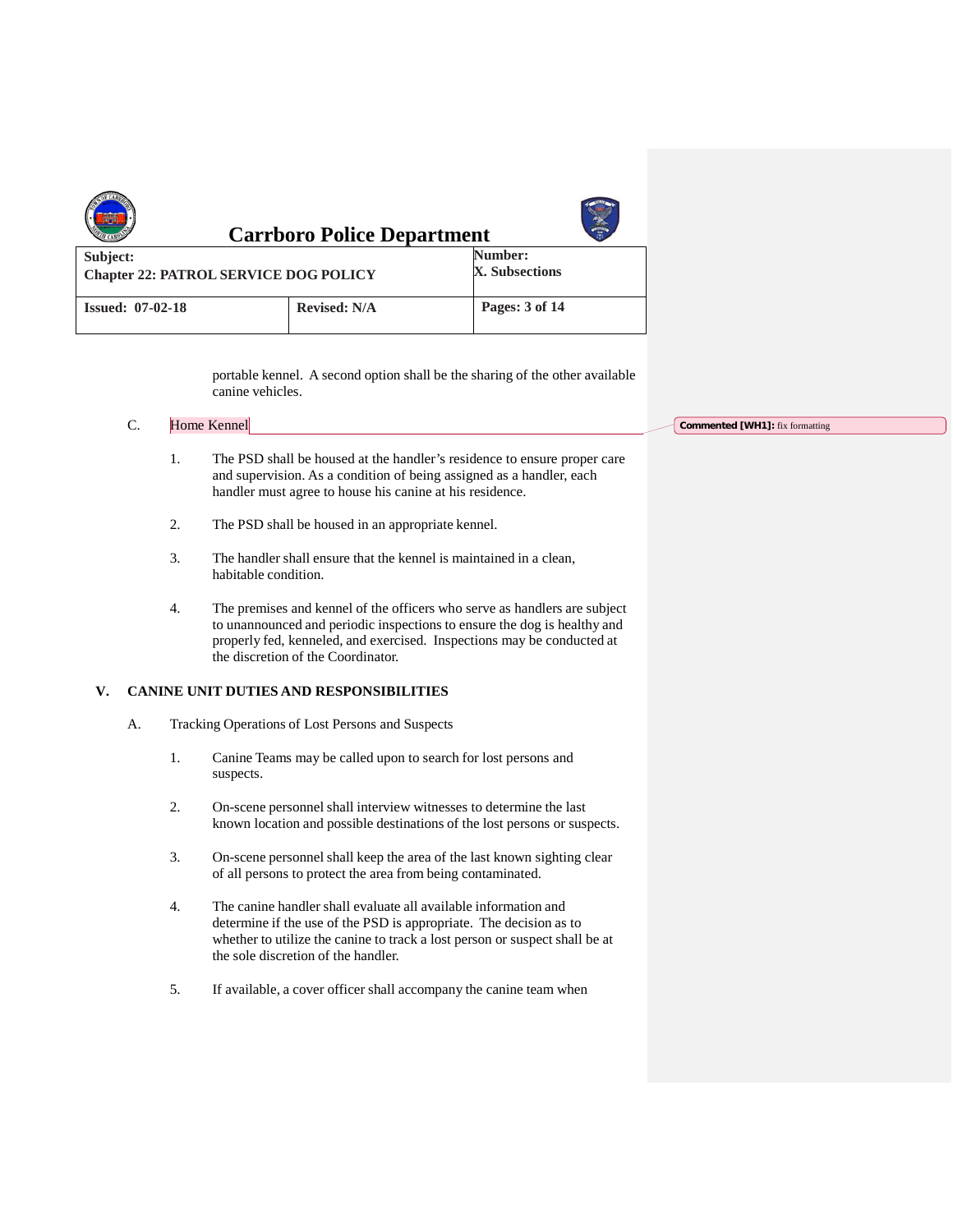|                                                          | <b>Carrboro Police Department</b> |                           |
|----------------------------------------------------------|-----------------------------------|---------------------------|
| Subject:<br><b>Chapter 22: PATROL SERVICE DOG POLICY</b> |                                   | Number:<br>X. Subsections |
| <b>Issued: 07-02-18</b>                                  | <b>Revised: N/A</b>               | Pages: 4 of 14            |

tracking suspects. All other officers shall remain out of the immediate area to avoid contaminating the area.

- 6. No bite-trained or aggression-trained canine will be used, on or off lead, to track a person who is not suspected of a crime. In the event that a person who is not suspected of a crime is in imminent deadly peril, the Chief or his designee may direct that such a track be conducted. Any such track shall be conducted on a short lead. All tracking of lost persons by nonbite-trained canines must be conducted with the canine on-lead.
- 7. All tracking of suspects must be conducted on-leash unless:
	- a. The suspect poses a clear threat to officer safety as defined above; or
	- b. There is probable cause to believe that the suspect has committed a violent felony.
- 8. All uses of canine force shall be generally governed by the principles set forth in the addendum at the end of this Chapter, "The Police Canine as an Instrumentality of Force."

#### B. Building Searches

- 1. When circumstancesindicate that an unauthorized person(s) may be hiding in a building or similar structure, the investigating officer shall establish an adequate perimeter around the building.
- 2. The investigating officer may call the canine unit to assist in a search of the building.
- 3. The canine handler shall evaluate all available information and determine if the use of the PSD is appropriate. The decision as to whether to utilize the canine shall be at the sole discretion of the handler.
- 4. If an on-leash search is conducted, the handler may request additional officers to accompany him into the building. Additional officers shall not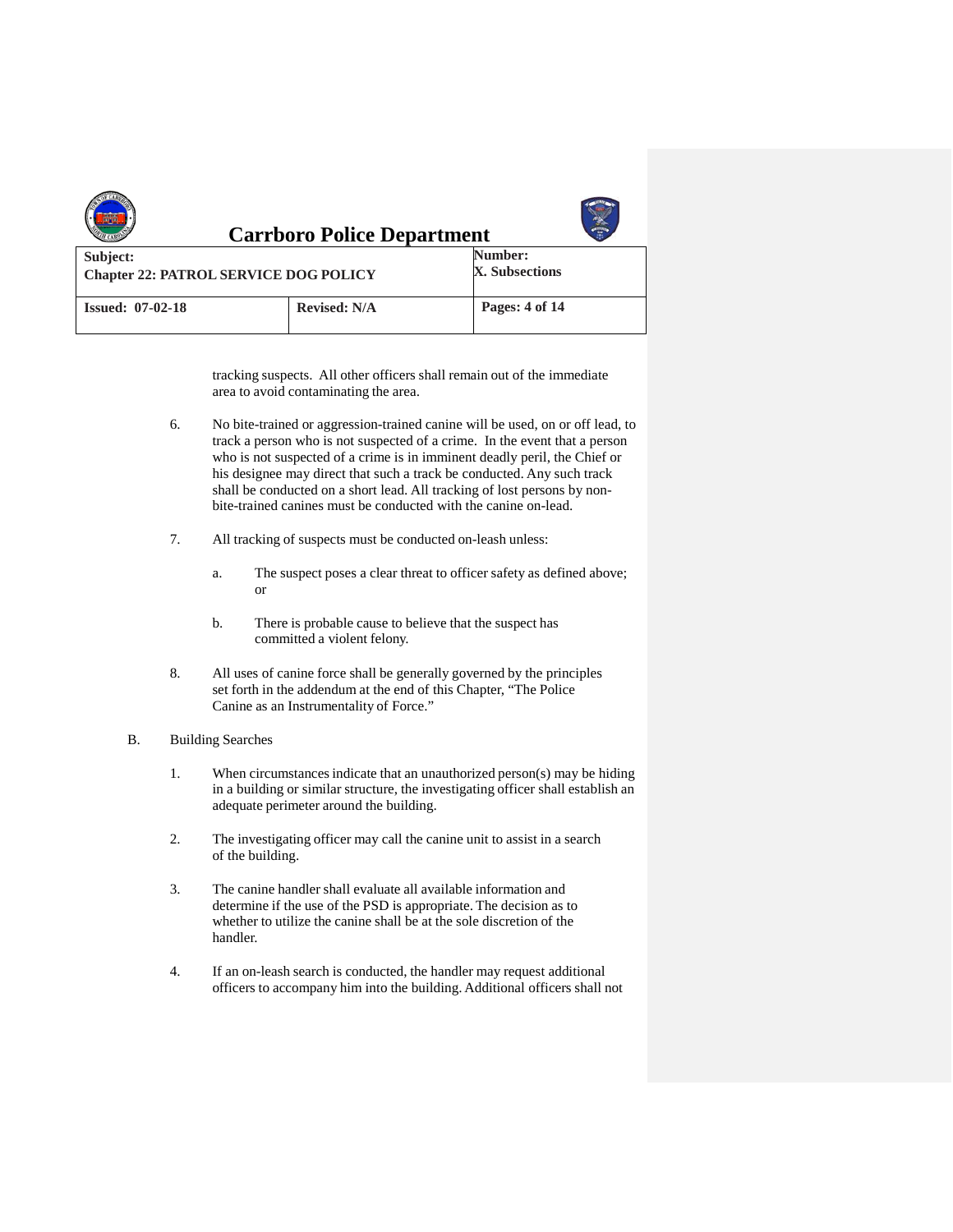|                                                          | <b>Carrboro Police Department</b> |                           |
|----------------------------------------------------------|-----------------------------------|---------------------------|
| Subject:<br><b>Chapter 22: PATROL SERVICE DOG POLICY</b> |                                   | Number:<br>X. Subsections |
| <b>Issued: 07-02-18</b>                                  | <b>Revised: N/A</b>               | Pages: 5 of 14            |

be utilized in a building where the PSD has been released off-leash.

- 5. No PSD shall be released into a building without prior warnings being given to the possible occupants.
- 6. The PSD shall not be released off-leash into a structure to search unless:
	- a. A suspect inside the structure poses a clear threat to officer safety as defined above; or
	- b. There is probable cause that a suspect inside the structure has committed a violent felony.
- 7. In no event shall a PSD be released off-leash into a structure under circumstances which pose an unreasonable threat of danger to the public.
- 8. All uses of canine force shall be generally governed by the principles set forth in the addendum at the end of this Chapter, "The Police Canine as an Instrumentality of Force."
- C. Evidence Searches
	- 1. A canine team may be utilized to locate evidence if there is reason to believe that a suspect has discarded evidence in flight or attempted to hide it in a field, wooded area, or other open area.
	- 2. The on-scene officer shall remain present and keep others away from the area to prevent contamination.
	- 3. The canine handler shall evaluate all available information and determine if the use of the PSD is appropriate. The decision as to whether to utilize the canine shall be at the sole discretion of the handler.
- D. Narcotics Searches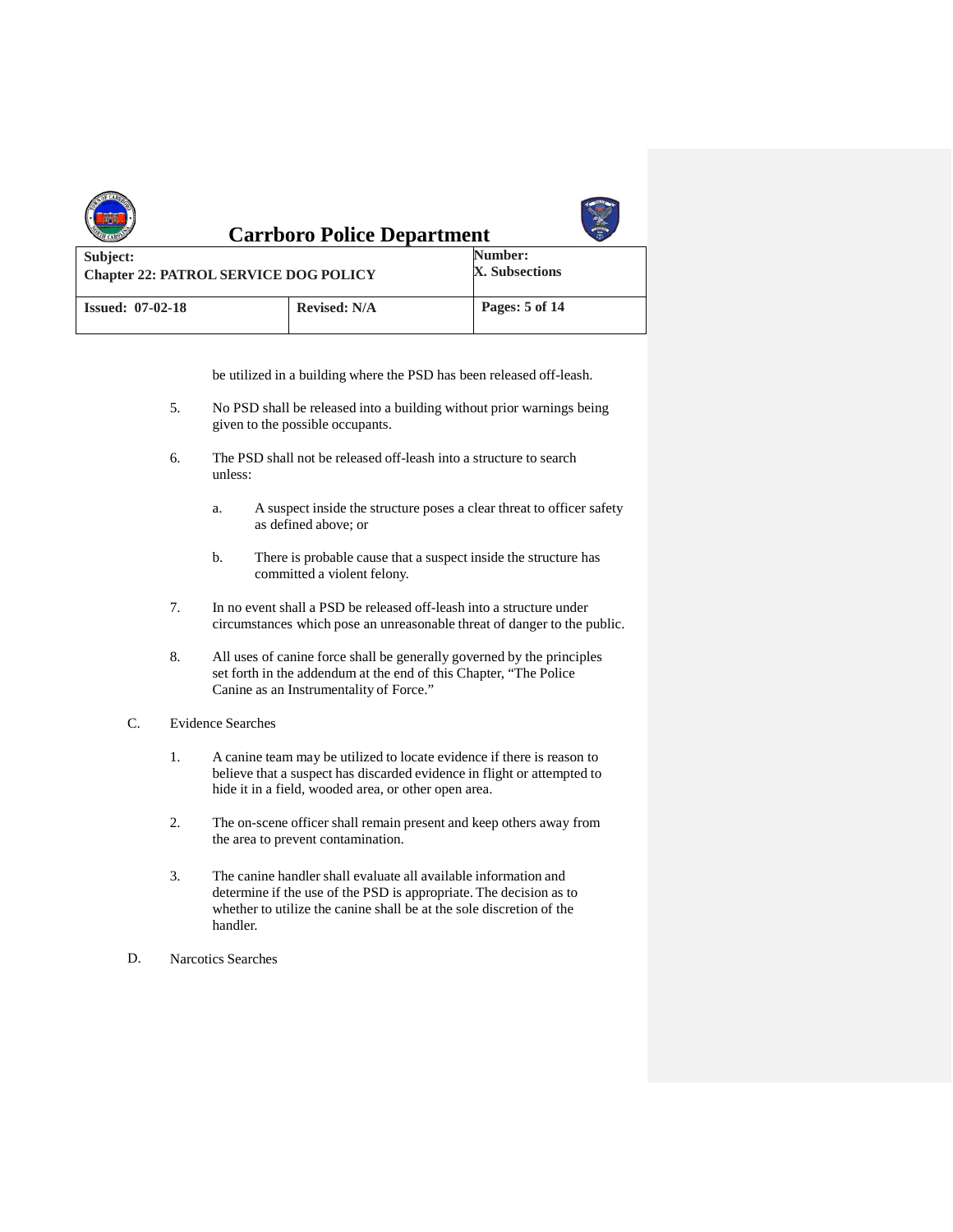|                                                          | <b>Carrboro Police Department</b> |                           |
|----------------------------------------------------------|-----------------------------------|---------------------------|
| Subject:<br><b>Chapter 22: PATROL SERVICE DOG POLICY</b> |                                   | Number:<br>X. Subsections |
| <b>Issued: 07-02-18</b>                                  | <b>Revised: N/A</b>               | Pages: 6 of 14            |

- 1. The investigating officer may request the assistance of a canine team in locating narcotics.
- 2. If a request is made for the assistance of a canine team to search for illegal narcotics, the handler should be given as much advance notice as possible as to the location of the search and the type of narcotics which are expected to be present.
- 3. The PSD may be used to sniff vehicles, buildings, parcels, or other areas deemed necessary and as allowed by law. The PSD shall not be used to sniff or search persons for any reason.
- E. Crowd Control
	- 1. The PSD shall not be utilized for crowd control at the scene of peaceful demonstrations, civil disorders, or riot situations.
	- 2. The above shall not prevent the canine team from being assigned as a backup unit at a disturbance call. However, the PSD shall not be used to control any such disturbance without the express permission of the Chief or his designee.
- F. Handler Protection
	- 1. The PSD may be deployed to protect the handler or other persons whose safety is seriously jeopardized by other persons present.
	- 2. If the PSD is deployed for handler protection, the PSD should remain under direct control of the handler.
	- 3. Prior to a defensive deployment of the PSD, the handler shall give a loud verbal warning of such deployment, unless the handler is presented with a clear and imminent threat to his safety such that a warning is impracticable.
	- 4. All uses of canine force shall be generally governed by the principles set forth in the addendum at the end of this Chapter, "The Police Canine as an Instrumentality of Force."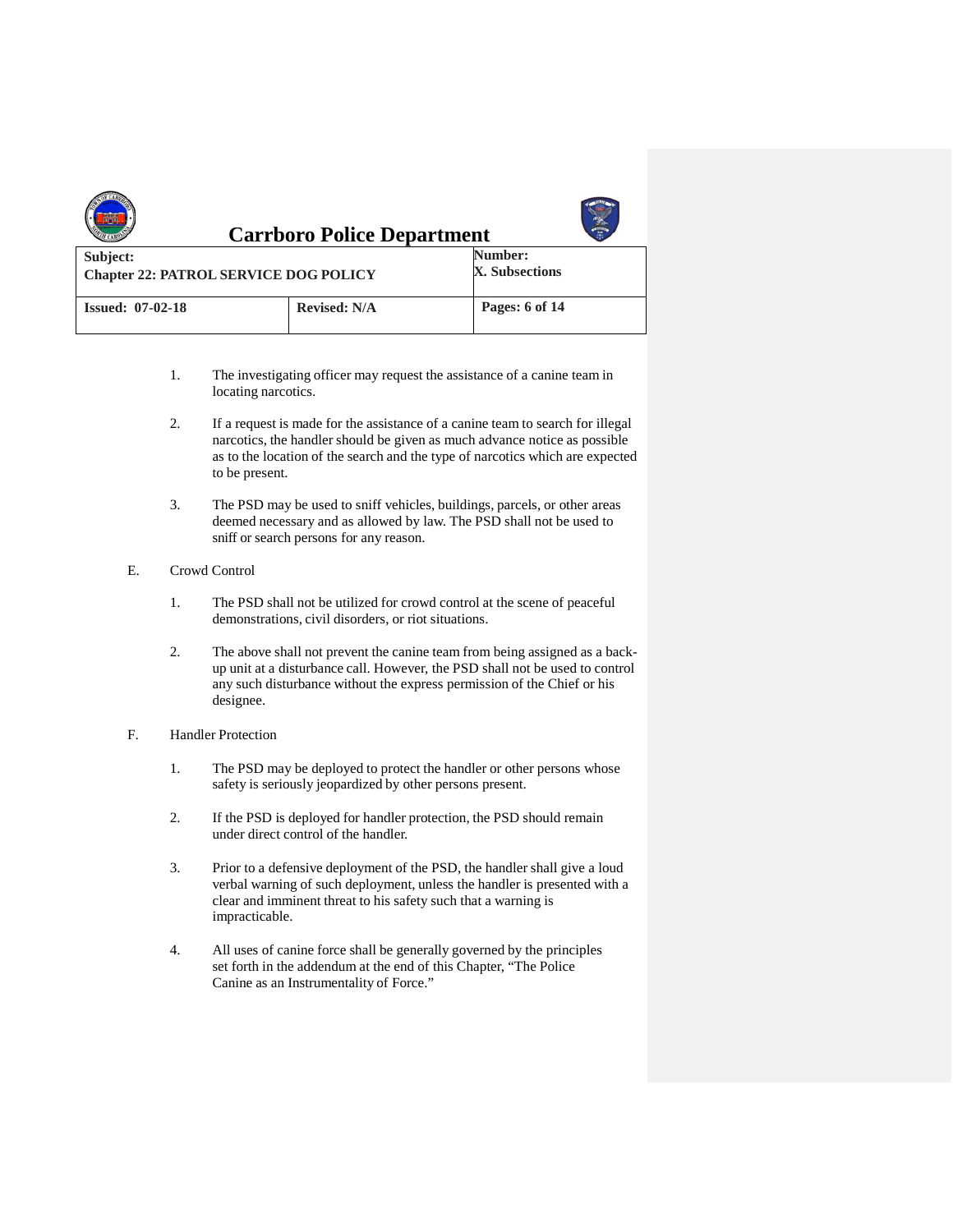|                                                          | <b>Carrboro Police Department</b> |                           |
|----------------------------------------------------------|-----------------------------------|---------------------------|
| Subject:<br><b>Chapter 22: PATROL SERVICE DOG POLICY</b> |                                   | Number:<br>X. Subsections |
| <b>Issued: 07-02-18</b>                                  | <b>Revised: N/A</b>               | Pages: 7 of 14            |

- G. Suspect Apprehension
	- 1. A PSD may be deployed off-leash to apprehend a fleeing suspect in two circumstances:
		- a. The fleeing suspect poses a clear threat to officer safety as defined above (for example, by hiding in a wooded area or structure and refusing to surrender after adequate warnings); or
		- b. Fleeing violent felons.

NOTE: Absent the presence of one or both of the above conditions, mere flight from pursuing officer(s) shall not serve as good cause for a canine apprehension.

- 2. Prior to the use of a PSD to search for or apprehend any individual, the canine handler shall carefully consider all pertinent information reasonably available at the time. This information shall include, but is not limited to:
	- a. The individual's age or estimate thereof;
	- b. The nature of the suspected offense involved;
	- c. Any potential danger to any other police officer who may attempt to intervene or assist with the apprehension; and
	- d. Any potential danger to the public which may result from the release of a PSD.
- 3. The handler shall give a loud verbal warning prior to releasing the PSD to seize a fleeing suspect unless that suspect poses a clear and imminent threat to the handler's safety such that a warning is not practicable.
- 4. All uses of canine force shall be generally governed by the principles set forth in the addendum at the end of this Chapter, "The Police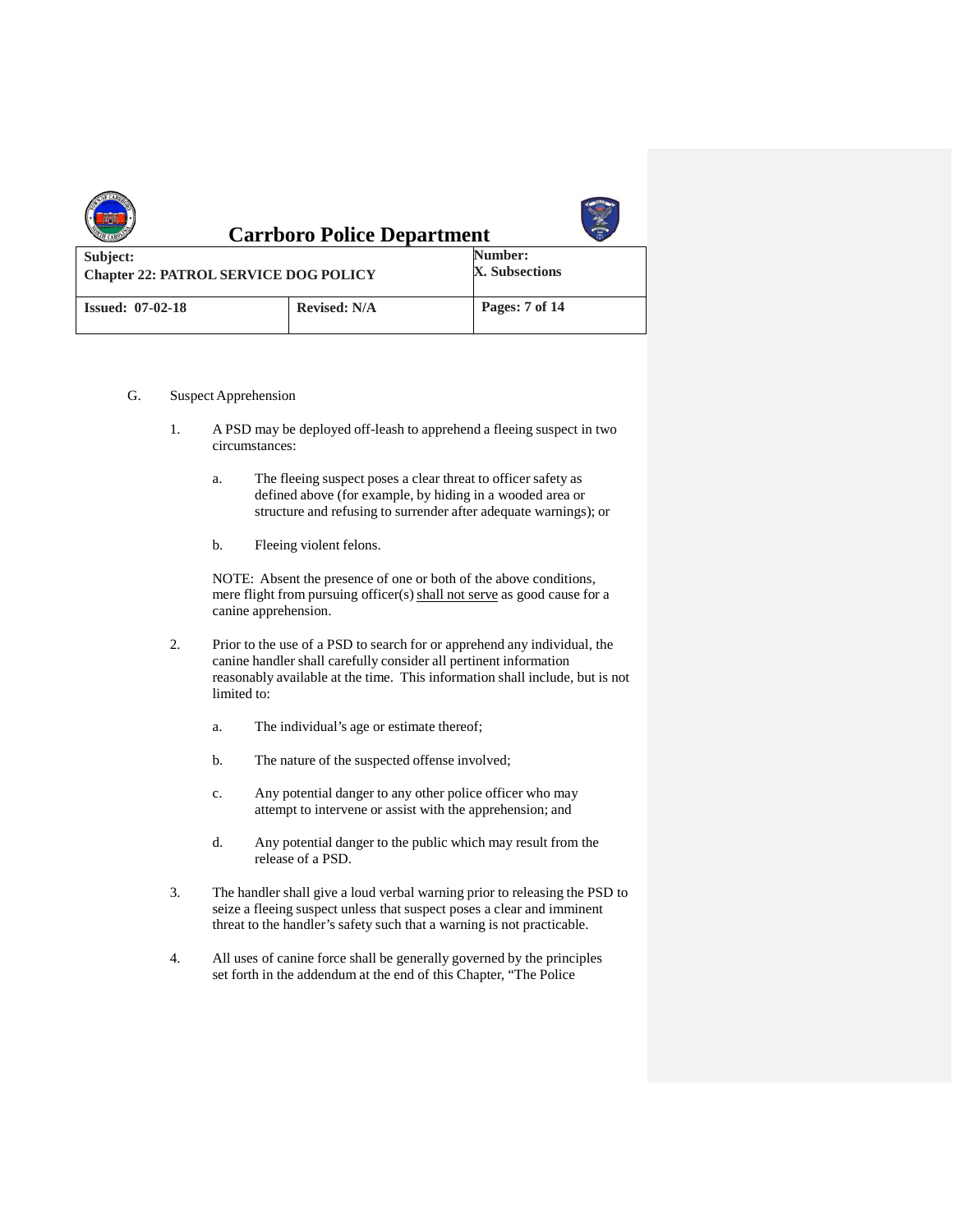|                                                          | <b>Carrboro Police Department</b> |                           |
|----------------------------------------------------------|-----------------------------------|---------------------------|
| Subject:<br><b>Chapter 22: PATROL SERVICE DOG POLICY</b> |                                   | Number:<br>X. Subsections |
| <b>Issued: 07-02-18</b>                                  | <b>Revised: N/A</b>               | Pages: 8 of 14            |

Canine as an Instrumentality of Force."

H. Dog Bites and Injuries Caused by the Patrol Service Dog

In all instances where a PSD bites, injures a person, or causes significant injury to property, the following shall apply:

- 1. The handler shall have proper medical attention provided to any injured person, including, where appropriate, transportation to a hospital emergency room;
- 2. The handler shall photograph any physical injury inflicted by his assigned PSD. These photographs shall be maintained as a part of the respective "Canine Deployment Form" and shall be reviewed by the Coordinator;
- 3. The handler shall notify his immediate supervisor who shall in turn contact the Coordinator at the first possible opportunity;
- 4. The handler shall properly document the incident and injuries on the "Canine Deployment Form," which shall be submitted to the Coordinator;
- 5. The Coordinator shall have the responsibility for reviewing each "Canine Deployment Form" to ensure compliance with this policy; and
- 6. The handler and involved officers shall make no statements related to liability or fault in the incident to anyone other than authorized Town officials.
- I. Public Relations

All requests for public appearances by the canine teams shall be handled through the office of the Coordinator. No PSD shall be used in any public demonstration without the Coordinator's permission.

J. Officer Conduct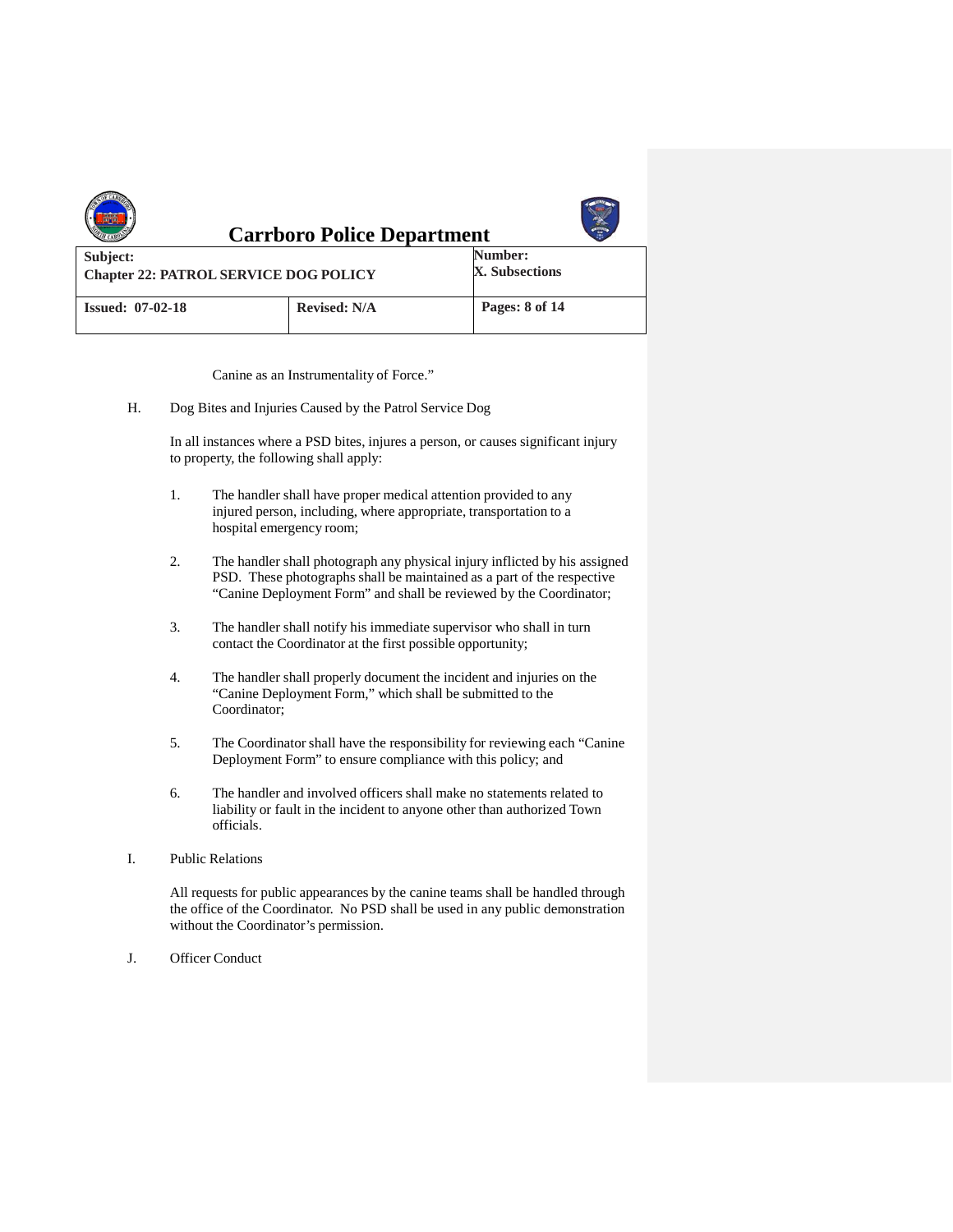|                                                          | <b>Carrboro Police Department</b> |                           |
|----------------------------------------------------------|-----------------------------------|---------------------------|
| Subject:<br><b>Chapter 22: PATROL SERVICE DOG POLICY</b> |                                   | Number:<br>X. Subsections |
| <b>Issued: 07-02-18</b>                                  | <b>Revised: N/A</b>               | Pages: 9 of 14            |

- 1. All officers shall avoid horseplay with the PSD, feeding the PSD, or reaching into a canine vehicle with the PSD present.
- 2. The handler's permission shall be obtained prior to making any physical contact with a PSD.

#### K. Assisting Other Agencies

- 1. Requests for the use of an on-duty canine team by other law enforcement agencies must be approved by the on-duty supervisors.
- 2. A canine team may not be utilized outside the Carrboro town limits unless requested by a supervisor of the agency requiring such aid. Any such utilization shall be in compliance with a valid mutual aid agreement.
- 3. Request for the use of an off-duty canine team by another law enforcement agency must be approved by a Carrboro Police Department Captain or the Chief of Police, and shall be allowed only in compliance with a valid mutual aid agreement.

#### L. Utilization of the Patrol Service Dog

- 1. The handler is authorized to decide all questions of tactical use of their PSD in all circumstances.
- 2. The handler may decline requests or terminate assistance at any time circumstancesindicate that such is in the best interest of the PSD or the Department.
- 3. The handler must comply with all written policies and lawful orders regarding the use of canines, but the handler is authorized to refuse to perform any requested canine assignment if the request violates Departmental policy, or would unduly threaten the wellbeing of the PSD, or is inappropriate for any reason.

## **VI. PATROL PROCEDURES**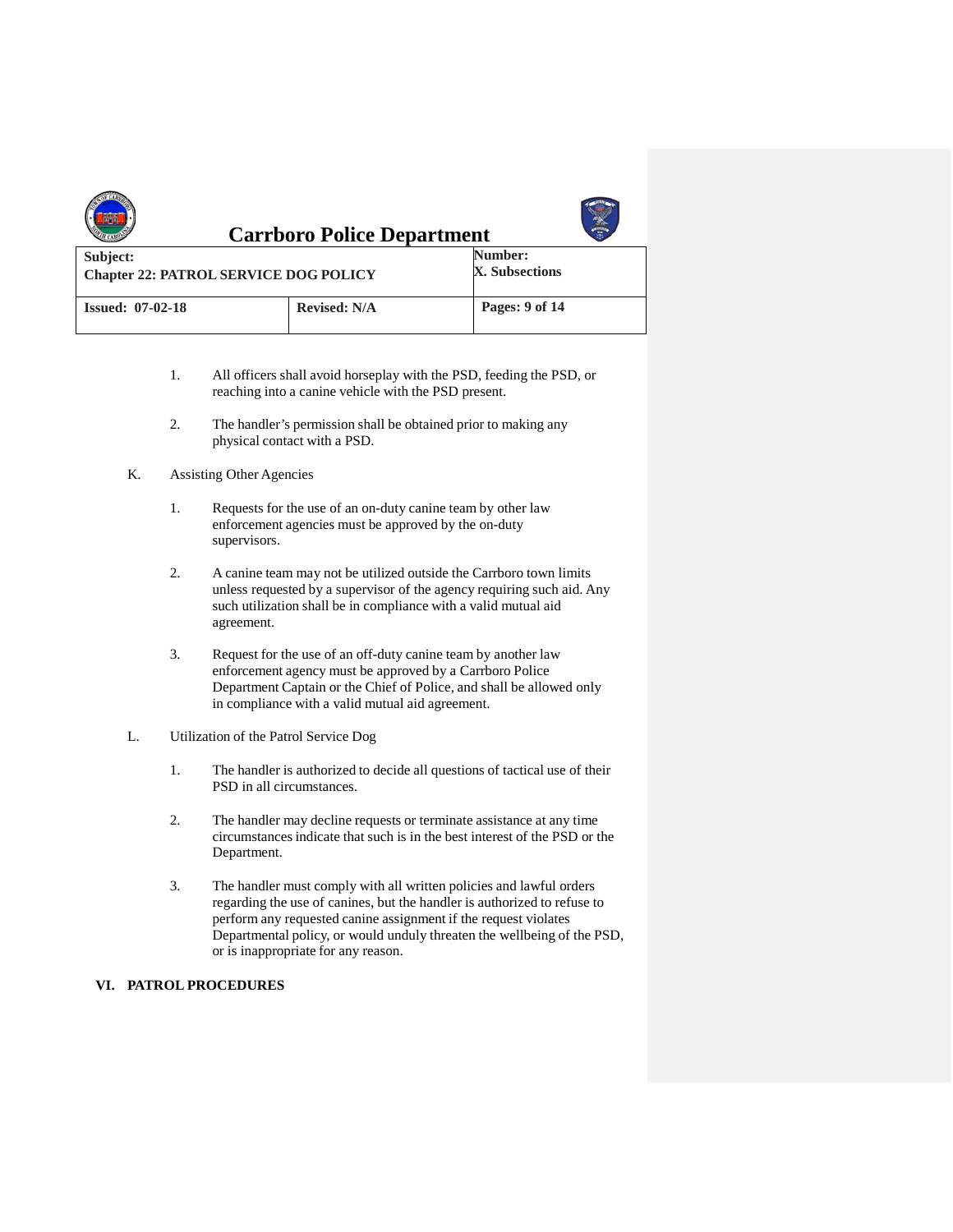|                                                          | <b>Carrboro Police Department</b> |                           |
|----------------------------------------------------------|-----------------------------------|---------------------------|
| Subject:<br><b>Chapter 22: PATROL SERVICE DOG POLICY</b> |                                   | Number:<br>X. Subsections |
| <b>Issued: 07-02-18</b>                                  | <b>Revised: N/A</b>               | Pages: 10 of 14           |

- A. Duty Assignments
	- 1. Canine teams may be assigned an area.
	- 2. The canine team shall respond to crimes in progress, vehicle and foot pursuits, burglaries/alarms where building searches shall be conducted, and calls for assistance for the canine team.
	- 3. Efforts should be made to prevent canine handlers from becoming involved in assignments that shall last for more than one hour (i.e. commitments, extensive traffic direction, conducting major traffic accident investigations).
	- 4. Canine units shall not be used to transport arrestees or escorts. Ride-alongs shall be up to the discretion of the handler, but shall only be allowed with due consideration of the safety of the ride- along.

#### B. Work Schedules

- 1. The normal duty day for the canine teams shall consist of twelve-hour shifts. In addition, the handlers shall receive one hour each working day of the pay cycle which shall be used for the maintenance and upkeep of the canine program. This one hour for maintenance shall be included in the regular twelve hour work shift.
- 2. The actual times that the canine teams work shall be up to the discretion of the Coordinator and shall take into consideration FSLA requirements.
- 3. Emergency staffing needs may supersede the regular work hours noted in subsection (1) above.
- C. Call-back Procedures
	- 1. If a canine team is not on-duty, the immediate supervisor of the requesting officer shall evaluate the circumstances surrounding the incident and determine if a canine team is warranted.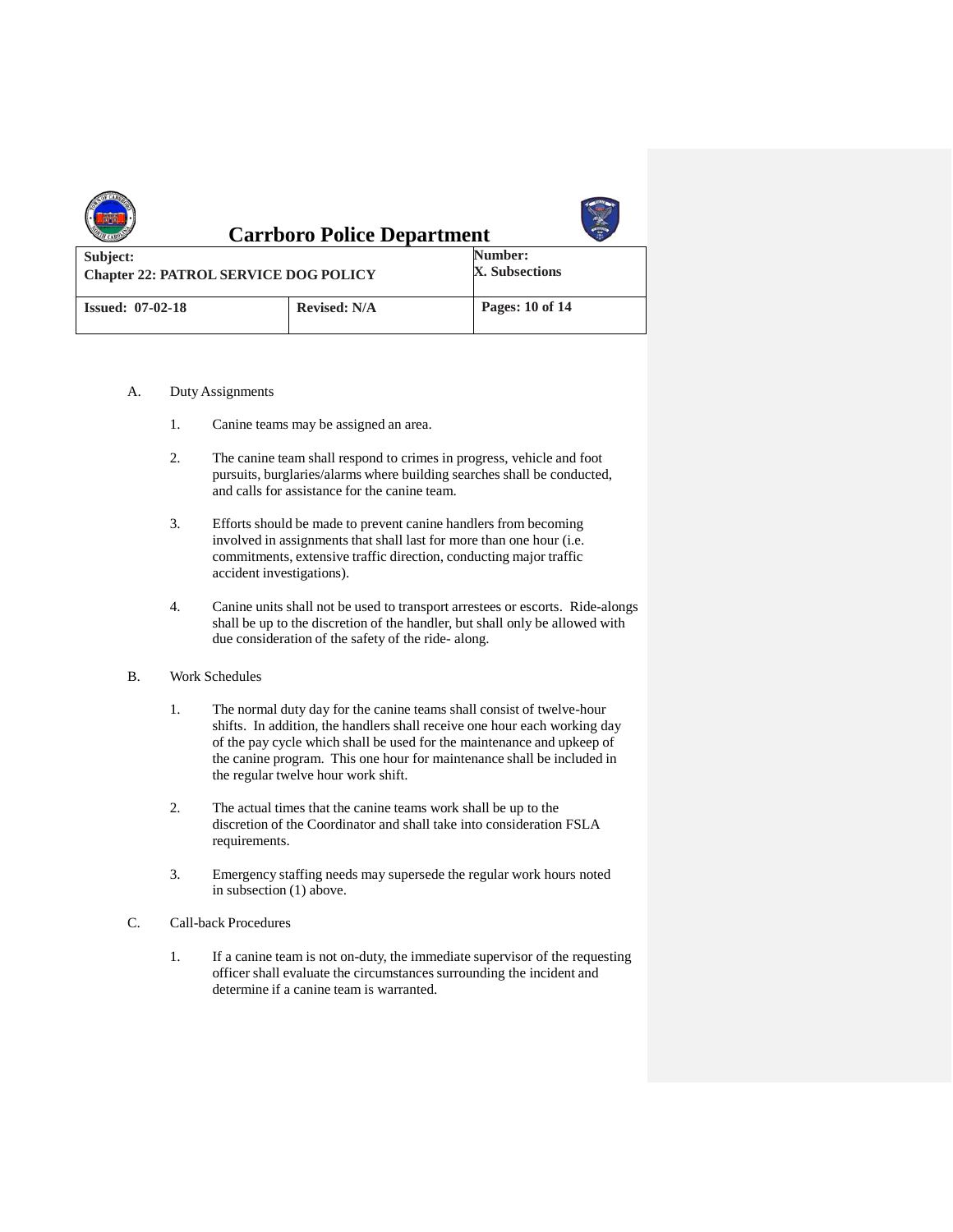|                                                          | <b>Carrboro Police Department</b> |                           |
|----------------------------------------------------------|-----------------------------------|---------------------------|
| Subject:<br><b>Chapter 22: PATROL SERVICE DOG POLICY</b> |                                   | Number:<br>X. Subsections |
| <b>Issued: 07-02-18</b>                                  | <b>Revised: N/A</b>               | Pages: 11 of 14           |

- 2. When calling back an off-duty canine team, the handler should be paged with a follow-up call to his residence to ensure prompt notification.
- 3. The on-call Captain must be notified any time the handler is called back to duty.

# **VII. TRAINING**

A. Pre-Service

Prior to entering service, each PSD and handler shall receive appropriate preservice training, at a location and in a format approved by the Coordinator.

- B. In-service
	- 1. Each PSD shall receive a minimum of 16 hours of in-service training per calendar month.
	- 2. Part of the PSD in-service training shall consist of eight hours of training with a qualified trainer each pay cycle.
	- 3. In addition, whenever possible, the handler shall take thirty minutes during each duty day to conduct a training exercise.
- C. Training Records
	- 1. Each handler shall maintain complete, up-to-date records of preservice and in-service training undertaken by the canine team.
	- 2. The Coordinator shall review the training records of each canine team on a quarterly basis to ensure compliance with this policy.
	- 3. In addition, the Coordinator shall review the "bite ratio" (the ratio of apprehensions to bites) of each canine team on a quarterly basis. The performance of any canine team with a bite ratio exceeding 10% shall be reviewed by the Coordinator and the Chief or the Chief's designee to determine whether remedial training is necessary.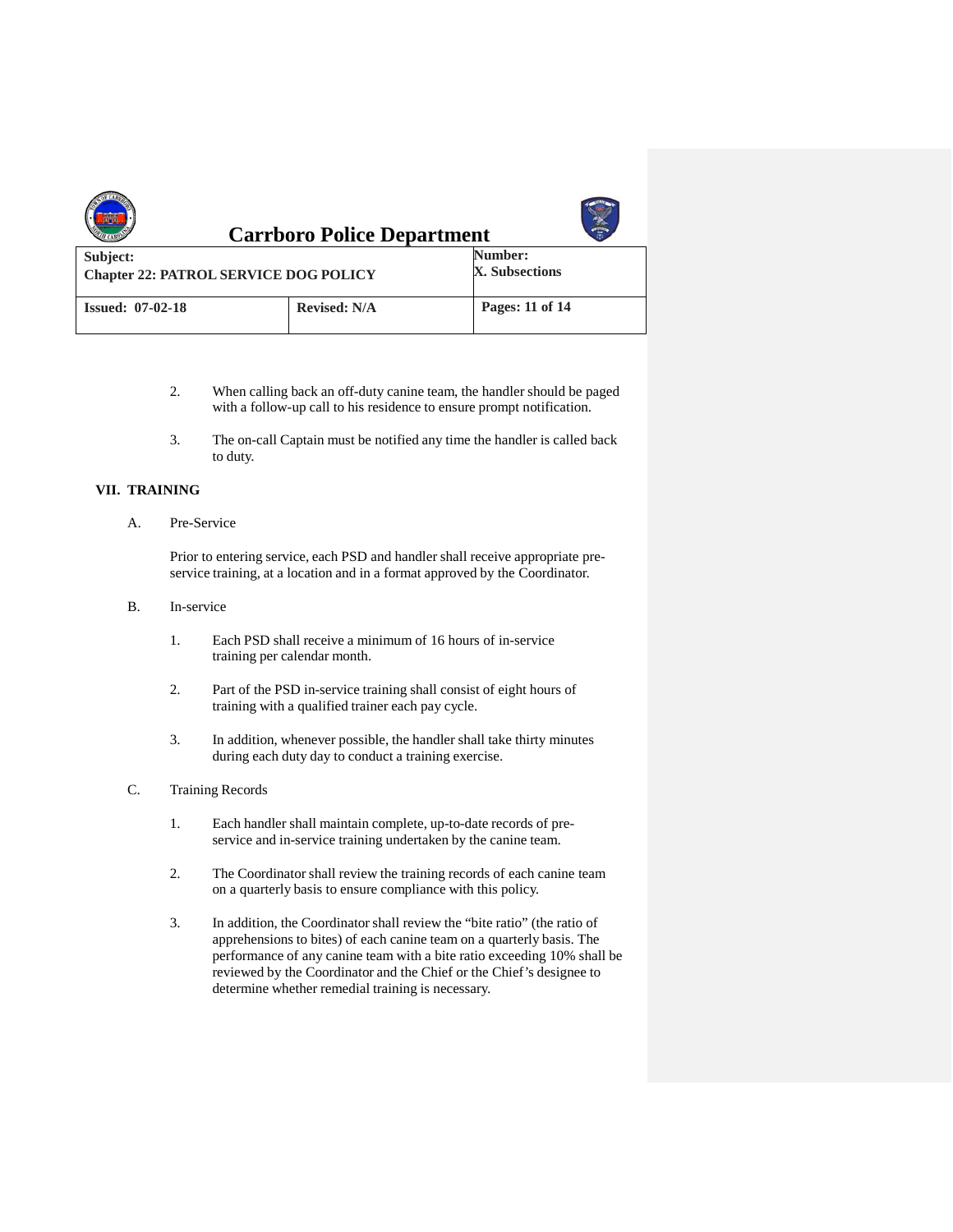| <b>Carrboro Police Department</b>                        |                     |                           |  |  |
|----------------------------------------------------------|---------------------|---------------------------|--|--|
| Subject:<br><b>Chapter 22: PATROL SERVICE DOG POLICY</b> |                     | Number:<br>X. Subsections |  |  |
| <b>Issued: 07-02-18</b>                                  | <b>Revised: N/A</b> | Pages: 12 of 14           |  |  |

D. Training Narcotics

Narcotics needed by the handler for training purposes shall be obtained from the Drug Enforcement Administration (DEA) through the DEA Canine Program. The Patrol Commander or his designee shall represent the Department and coordinate with appropriate DEA officials. The Department shall follow all guidelines set forth by the DEA concerning acquisition, utilization, storage, and disposition of all narcotics obtained from the DEA for canine training purposes.

E. Certifications

Each canine team shall be certified in each use in which the PSD is employed by a national police canine certification body. Each team shall be periodically recertified as recommended by this national certification body. The K-9 Coordinator will maintain each K-9 team's certification records and periodically review them as necessary.

# **VIII.RECORDS AND REPORTS**

- A. Each handler shall maintain a folder containing all pertinent documentation concerning:
	- 1. Health and care of the PSD;
	- 2. Training exercises as noted at Section VII(B) above; and
	- 3. Cases involving any field use of the PSD, to include apprehensions, tracking, and narcotics detection.
- B. Reports shall be filed any time:
	- 1. The canine team is utilized for any incident; or
	- 2. The PSD bites a person or another animal.
- C. Reports concerning bites shall be forwarded by the next working day to the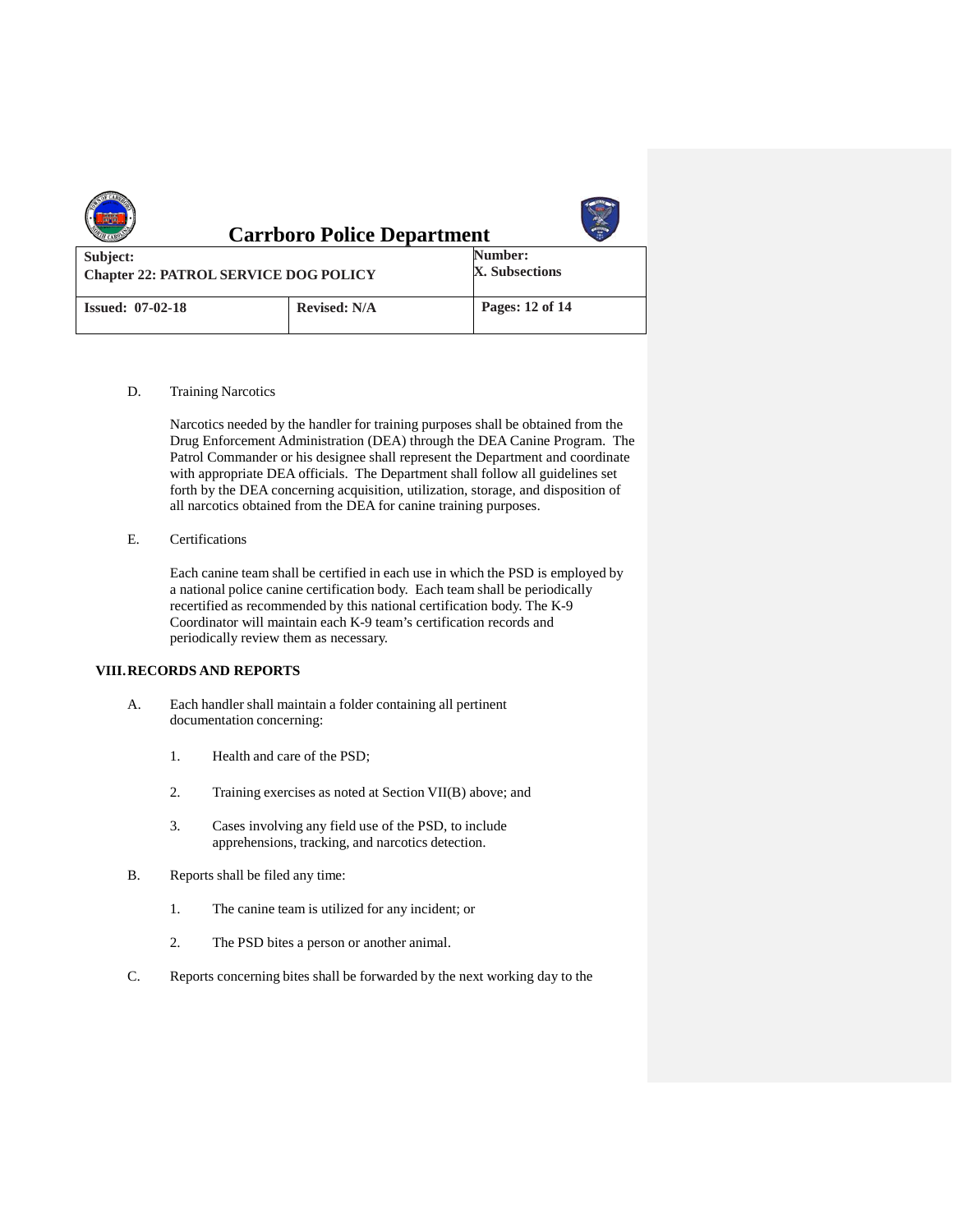| <b>Carrboro Police Department</b>                        |                     |                           |  |  |
|----------------------------------------------------------|---------------------|---------------------------|--|--|
| Subject:<br><b>Chapter 22: PATROL SERVICE DOG POLICY</b> |                     | Number:<br>X. Subsections |  |  |
| <b>Issued: 07-02-18</b>                                  | <b>Revised: N/A</b> | Pages: 13 of 14           |  |  |

Coordinator. It shall be the responsibility of the Coordinator to review each such report to ensure compliance with this policy.

## **IX. THE POLICE CANINE AS AN INSTRUMENTALITY OF FORCE**

All lawful uses of force by law enforcement officers must be objectively reasonable. As a general rule, an objectively reasonable use of force is one which is proportional to the officer's need to use force. While it is now settled that the use of a properly trained and deployed police canine does not constitute deadly force, such a deployment is a significant use of force. For such a significant use of force to be objectively reasonable, the corresponding justification for that use of force must be significant. In the context of the use of police canines, there are two such justifications:

- A. Officer Safety Threats: A canine may be lawfully deployed (released off- lead to seize a suspect by biting) in circumstances in which the suspect poses a clear threat to officer safety. For example, an armed person, suspected of a violent crime, flees from officers at night, hides in a densely wooded area, and refuses to come out after being ordered to do so. Note that this justification applies regardless of whether the person is suspected of a felony or a misdemeanor, as the deployment is based on a threat to the officer's safety, rather than on a threat to the public's safety.
- B. Threats to the Public: In some circumstances, the canine is deployed not because the suspect poses any imminent threat to officer safety, but solely to prevent the escape of a fleeing suspect. In this circumstance, the justification for the deployment is not the officer's safety, but the public safety. As noted above, canine force is significant force, and requires significant justification, which in this case must be determined from the crime for which the person is being pursued. A misdemeanor is not a sufficient justification for this type of deployment. Some courts allow these "fleeing suspect" deployments for any felony, while others limit these deployments to violent felonies (a felony in which the suspect has injured a person, or who shown the clear ability and willingness to do so). Given the potential for civil liability, the better practice would be to confine these "fleeing suspect" deployments to those suspected of a violent felony. Note that if the fleeing suspect poses a clear threat to officer safety, the deployment question is better analyzed under (A) discussed above. Note also that these deployment restrictions do not prevent the use of the canine to track the suspect (on-lead), or the use of the canine for officer protection once